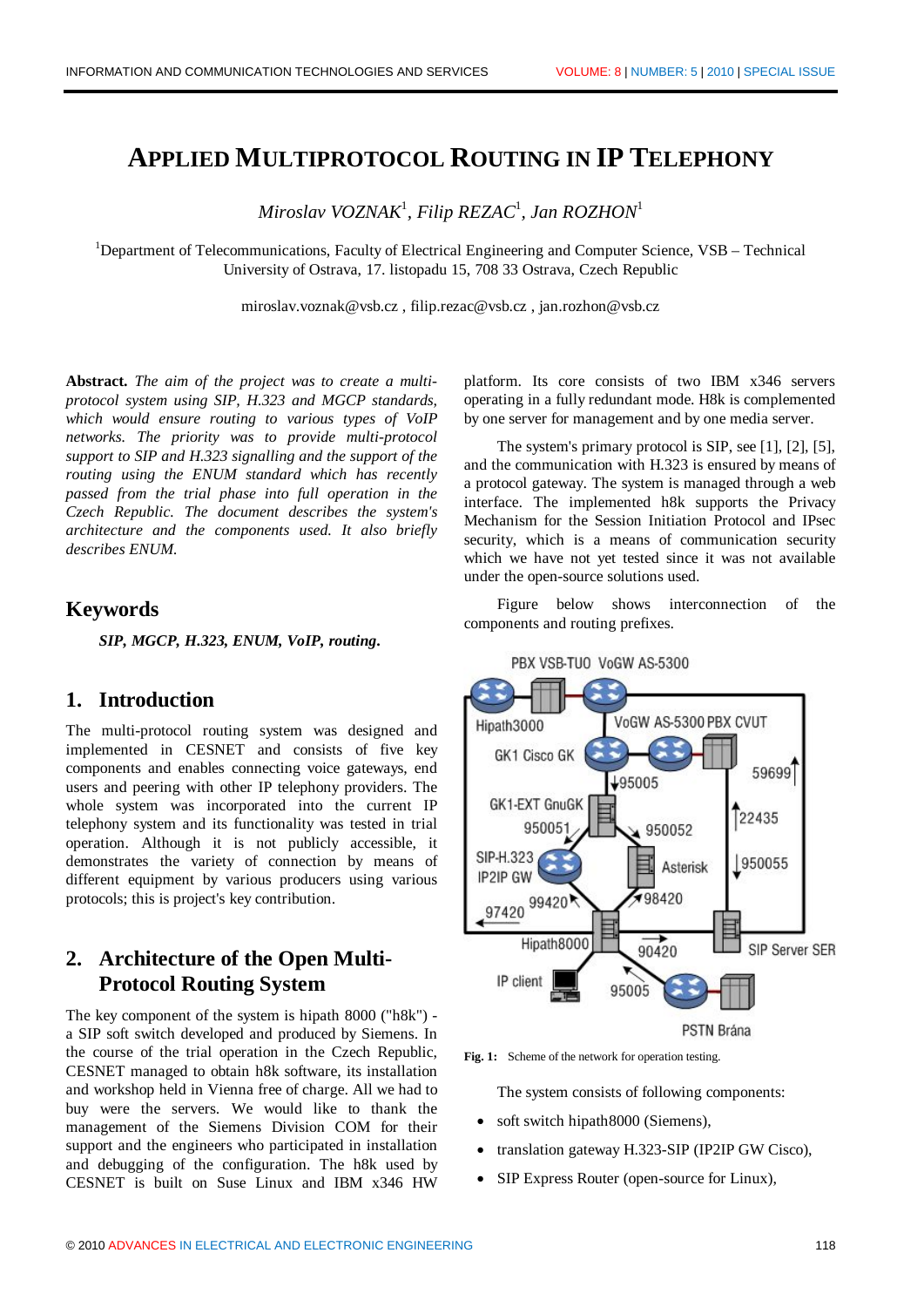- Asterisk used as the translation gateway H.323-SIP-MGCP (open-source for Linux),
- · GNU Gatekeeper (open-source for Linux).

The translation between SIP and H.323 is currently carried out at the Cisco IP2IP gateway but we are also looking for different solutions based on open-source and we are testing Asterisk as the translation gateway. We are going to run the IP2IP gateway in parallel with Asterisk until we have verified the full functionality of the translation on Asterisk. The above mentioned components are part of the architecture which provides services to equipment (gateways, IP phones) connected to it. In order to verify whether these are compatible, we drafted a list of devices based on which the soft switch acceptance protocol was designed. The devices were chosen from the following four categories:

- · translation protocol gateway,
- SIP Proxy,
- voice gateway,
- IP telephones.

The test routing prefixes are mapped statically in order to simplify the verification of component accessibility and to make it more transparent. The critical spot is the SIP-H.323 translation gateway. The prefix enables routing the call to a particular translation gateway in both directions. Later on, we focused on ENUM, i.e. mapping of E.164 number to URI via DNS. At present, we have a fully functional and verified ENUM on the SIP Express Router. Besides the e164.arpa public tree we also use the access into nrenum.net and the cesnet.cz private tree.

We ensured the delegation of most prefixes of the members of the CESNET association in the ENUM system. Our experience and achieved results enabled us to participate in developing the new communication architecture of the European infrastructure of national research networks under TF-EFC (Task Force Enhanced Communication Services) of TERENA association.

In our system, SER, h8k, ASTERISK and GnuGK support ENUM. We set up ENUM on SER, GnuGK and Asterisk. The SER and GnuGK servers are also used as border components in the CESNET VoIP network for communication with other VoIP networks and therefore ENUM NAPTR records in DNS are directed to them. Unfortunately, Enum did not operate properly in this version of h8k. The following chapters describe individual system components.

### **3. Hipath 8000**

Hipath8000 is a soft switch based on SIP scalable to serve up to 100 000 users. Its redundancy is ensured by interconnection of two identical servers. These servers are connected through multiple redundant 1Gbps interfaces. Figure 2 shows the interconnection of servers, we can see the physical interconnection of interfaces for individual networks (Signalling, Billing, Cluster Interconnect and Administration). The redundancy ensures an uninterupted operation in case one of the servers breaks down and in theory also a smooth upgrade without outage.



**Fig. 2:** Interconnection of IBM x346 servers.

H8k was installed on two IBM servers x346. Each of the servers has seven Gigabit ethernet interfaces and together they form a cluster which is subdivided into four VLANs:

- signalling,
- administration NMC/SMC,
- billing,
- interconnect.

Beside these two IBM x346 servers, another server media server Convedia CMS-1000 is connected to the h8k system. CMS communicates with h8k using MGCP and SIP signalling and enables creating conferences and attaching audio announcements to calls. This Media server is connected to switch by means of two ports designed for:

- · management,
- control and media.

The h8k system is managed by two applications running on one Primergy RX100 S3 server. These are iNMC (Network Management Control) and iSMC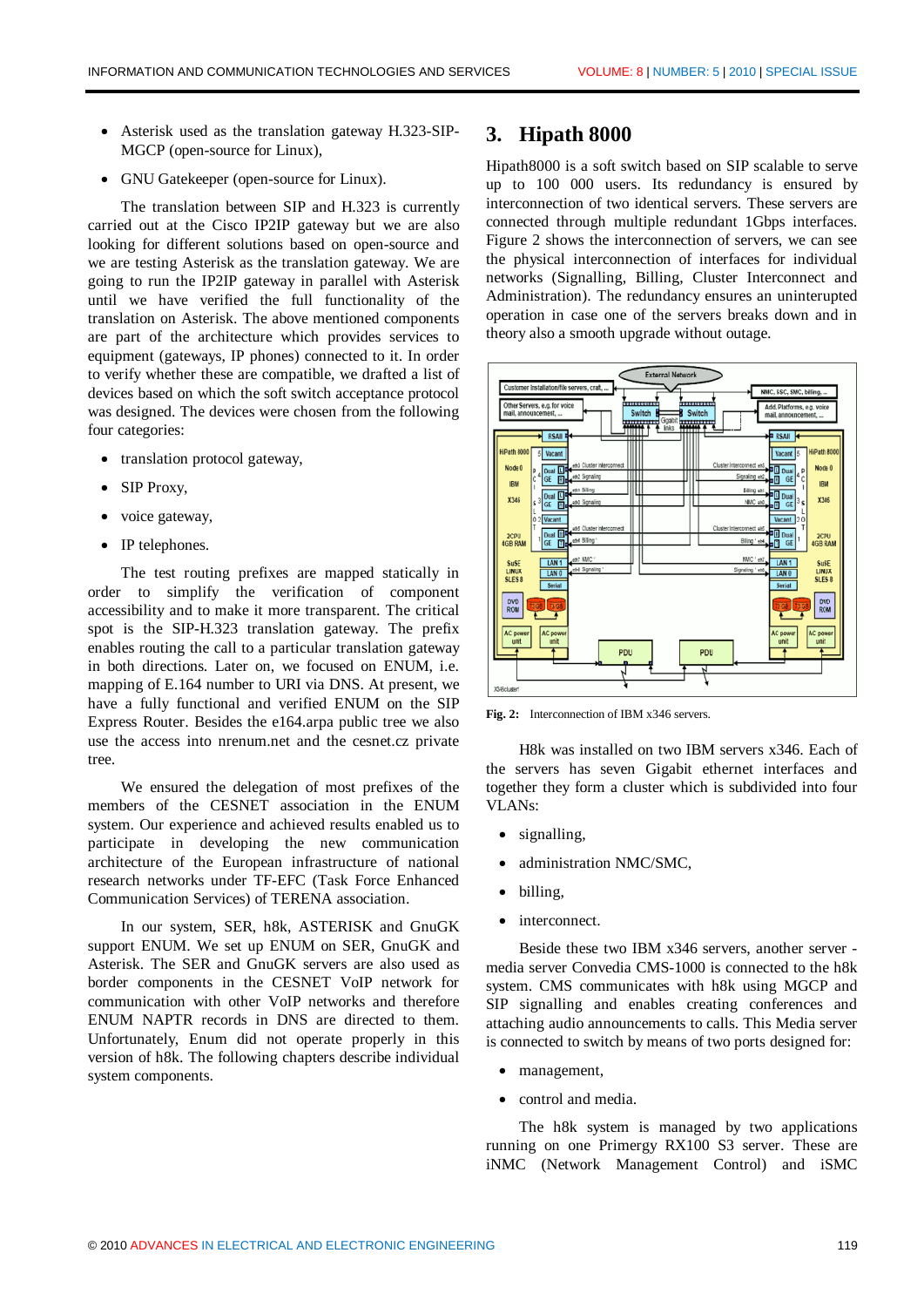(Subscriber Management Control) applications. The latter enables.managing through the web. All configuration tasks can also be carried out via CLI (Command Line Interface) which runs directly on the h8k console on Suse Linux or via a secure shell. The currently installed version of h8k is 2.1. At the Vienna workshop organized for us by Siemens, we had opportunity to test the higher version which works with the Assistant. The Assistant replaces iNMC and iSMC and unifies the access to the system. The management is easier in it. However, this version was not released at the time of the installation. In the Siemens laboratories, the future development of h8k was described to us. The SS7 support is a very interesting extension of the h8k operator version. As we have been using the SS7 open-source solution on Asterisk [7], it might be possible to connect these two systems through SS7. The SS7 signalling system is used in IN (Intelligent Networks) of the telecommunications operators of both fixed and mobile networks. These operators make peering solely on SS7.

We chose Convedia CMS-1000 as the Media server for our solution. The Media server is the terminal mixing point of RTP streams. It contains the codecs that perform mixing, audio recording and playback. CMS is a stateless device. It allocates media channels when directed to it by the soft switch or by the application server but does not attempt to maintain call state. The Media Server has the following features:

- tones,
- · announcements,
- DTMF collection, generation, relay,
- fax support (detect  $T.30 / T.38$ ),
- conferencing (n-way, meet-me),
- lawful Intercept (CALEA) support,
- multi-lingual options,
- integration with ASR and TTS (via MRCP),
- support SIP and MGCP control,
- · CSTA and VXML applications interfaces,
- record and playback options,
- SNMP Management.

H8k enables connecting SIP phones and gateways and their interconnection with SIP Proxy. H8k supports H323 but this solution is not fully compatible with H.323 standards used in CESNET2 network and will be completely removed from the later version. This is why we use translation gateways.

### **4. SIP Express Router**

Another component used is the SIP Express Router (SER). SER is an open source project written in C language. It covers the function of the registrar, redirect and proxy server for communication by means of the SIP protocol. It was originally developed as a backbone SIP router with strong focus on its performance. It can serve thousands of calls per second on the two-processor PC and hundreds of calls on IPAQ. Server supports stateless and transaction statefull processing of SIP communication. This processing is controlled by a powerful script language. But the powerful language means that its configuration is rather complex. The server is modular and as such is very well extendable. As the number of users keeps growing, new modules are created. SER can be controlled remotely via FIFO or UNIX socket. SIP stack supports communication over the IP protocol, versions 4 and 6, transport protocols UDP and TCP and can also support TLS with the appropriate add-on module. The server also supports multiple user domains, aliases and ENUM. The authentication and authorization can be done via Radius or modules using memory storage or database (Mysql, Postgress). The registration information can also be stored in a SQL database. It is not necessary to use the database to run SER. The registration information are thus stored only in the memory which is fast but these records are lost upon a restart. The SER is able to help with NAT traversal (nathelper, rtpproxy, mediaproxy) and its potential could be extended by external scripts written for example in Perl. The SER is designed for Linux, BSD (NetBSD, FreeBSD) and Solaris.

The SER is used in CESNET as the access router and as a server for users. You can download the current version of the SER is available either as a package for Debian or as a zipped tar ball of source files. Afterwards, you could modify the Makefile to set up which modules will be compiled. For instance Mysql module is not compiled by default. The ser.cfg configuration file is by default located in /usr/local/etc/ser.

## **5. GnuGK**

GnuGK runs in CESNET2 network on server gk1ext.cesnet.cz and is, together with the SER, one of the key elements of the system. Its configuration and functions were described in detail in the technical report [3]. Under the project, the support for ENUM has been set up. The configuration is saved in the file /etc/gatekeeper.ini, but before the GK is launched, the PWLIB\_ENUM\_PATH variable has to be set up. Once it has been tested, it can be set up in /etc/profile. We set up the ENUM queries into two trees - e164.arpa and nrenum.net. This is done by means of the following command: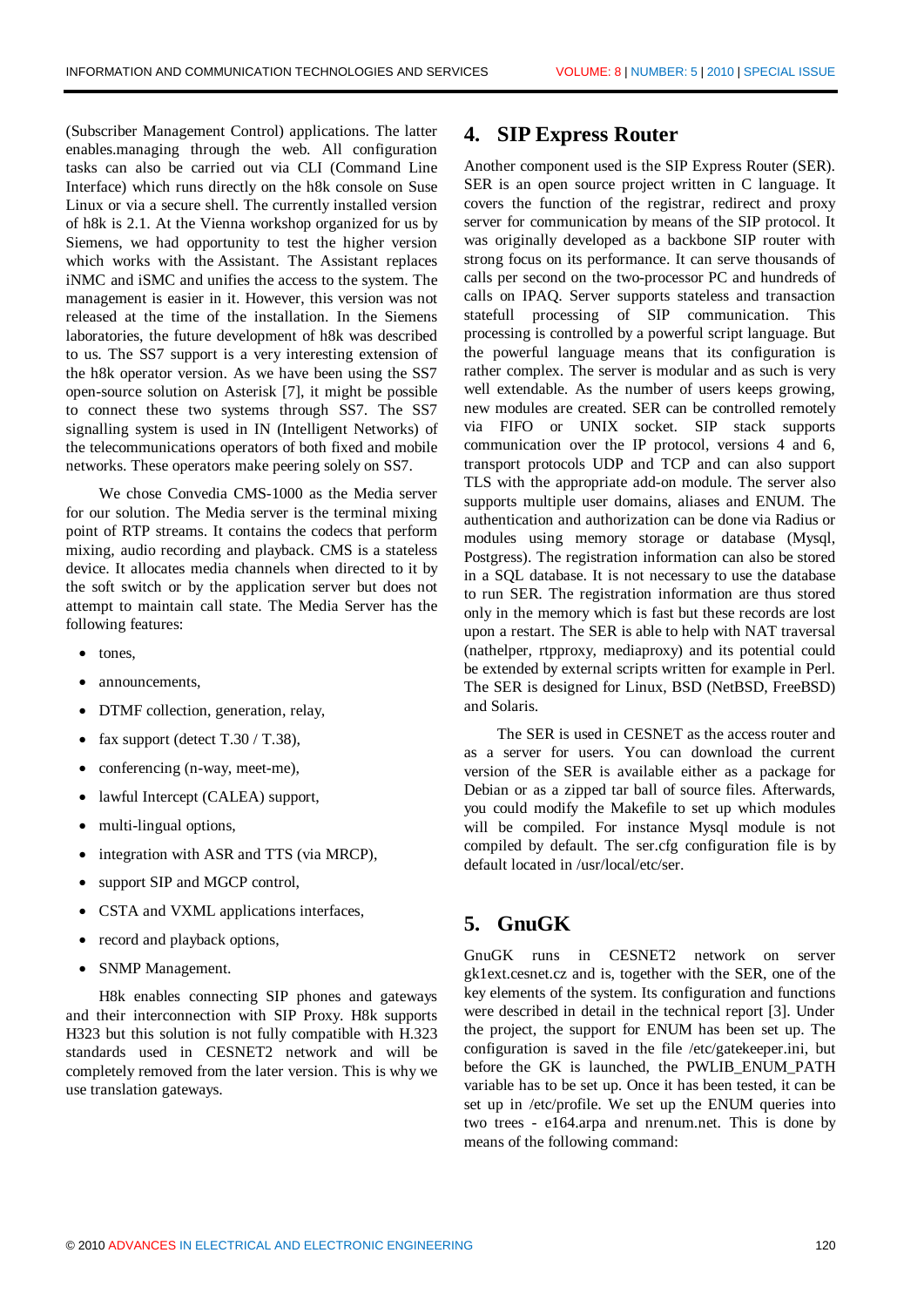#export

```
PWLIB_ENUM_PATH=e164.arpa:nrenum.net
```
The GNU Gatekeeper depends on OpenH323 library which is dependent on PWLib. ENUM requires at least PWLIB V1.8.0. The GNU GK documentation at GNU Gatekeeper site contains a mistake in the ENUM description. A quote from the gnugk documentation: "To specify your own server you have to specify an environmental variable PWLIB\_ENUM\_PATH with the address of your preferred enum servers separated by a semicolon (;)." But semicolon (;) is wrong (for Linux), the right syntax is colon (:).

Setting up the /etc/gatkeeper.ini file is quite easy. All you have to set up in the [RoutingPolicy] section is the directions which should be available via ENUM, e.g.:

```
 [RoutingPolicy]
     123456=enum,dns
     789847=enum,dns
or default rule
     [RoutingPolicy]
```
default=explicit,internal,neighbor,pare nt,enum,dns

The next configuration snippet shows routing of calls to h8k either via the IP2IP or Asterisk translation gateway. We describe only the part of the configuration relating to routing.

```
 [RasSrv::GWPrefixes]
 IP2IPGW=950051
 GW-CESNET-AST=950052
 [RasSrv::GWRewriteE164]
 IP2IPGW=out=950051=420950051
GW-CESNET-
AST=out=950052=420950052
 [RasSrv::PermanentEndpoints]
IpaddressGWAsterisk:1720=GW-
CESNET-AST;420950052
ipaddressGWIP2IP:1720=IP2IPGW;42
0950051
```
## **6. Asterisk as SIP-to-H.323 Gateway**

In our project, we use Asterisk as the translation gateway between SIP and H.323 in the same way as Cisco IP2IP Gateway. Asterisk is designed as a multi-protocol PBX. SIP and H.323 are only two of the various protocols which Asterisk is able to use and the translation between these two protocols is just one of possible ways to use Asterisk. As Asterisk is not designed directly for such a translation, the configuration is broken down into several files [4]. We will therefore move directly to the configuration of the significant parts used in the project.

The configuration of the SIP channel is stored in the sip.conf file. All SIP clients or superior servers are set up

there. For our purposes, we configured only few clients (IPphones). The configuration is divided into several sections: the general section which contains the initial settings for all / non authenticated clients and individual sections which describe peers.

[general] context=guest ; Default context for incoming calls port=5060 ; UDP Port to bind to (SIP standard port is 5060) bindaddr=0.0.0.0 ; IP address to bind to (0.0.0.0 binds to all) srvlookup=yes ; Enable DNS SRV lookups on outbound calls tos=lowdelay owdelay, throughput, reliability, mincos t,none defaultexpirey=400 ; Default length of incoming/outoing registration videosupport=yes ; Turn on support for SIP video disallow=all ; First disallow all codecs [general] allow=h263 allow=h263p rtptimeout=60 ; Terminate call if 60 seconds of no RTP activity rtpholdtimeout=300 ; Terminate call if 300 seconds of no RTP activity ;Number 950052 11 ; all calls from this number will nbe routed to context sip. [950052 11] username=950052 11 secret=nejakeheslo callerid=Pepa Nos type=friend context=sip host=dynamic canreinvite=no qualify=6000 nat=yes

The ooh323.conf file describes the setting of the ooh323 channel. Asterisk supports more H.323 channels: the original asterisk's h323, oh323 built on the openh323 stack and Objective Open H.323 (ooh323c). For our purpose, we used ooh323c because it is written in purely in C and does not, like the oh323, depend on other external libraries. Thanks to these qualities it is more convenient for the possible embedding. The next configuration file is extension.ael. The new syntax of dial plan in Asterisk (Asterisk Extensions Language) is very synoptic. Unlike the extensions.conf, AEL has a higher-level syntax. We used AEL to define the enum macro according to a contribution found at the voip-info.org Wiki. Asterisk supports ENUM only at a low level (enumlookup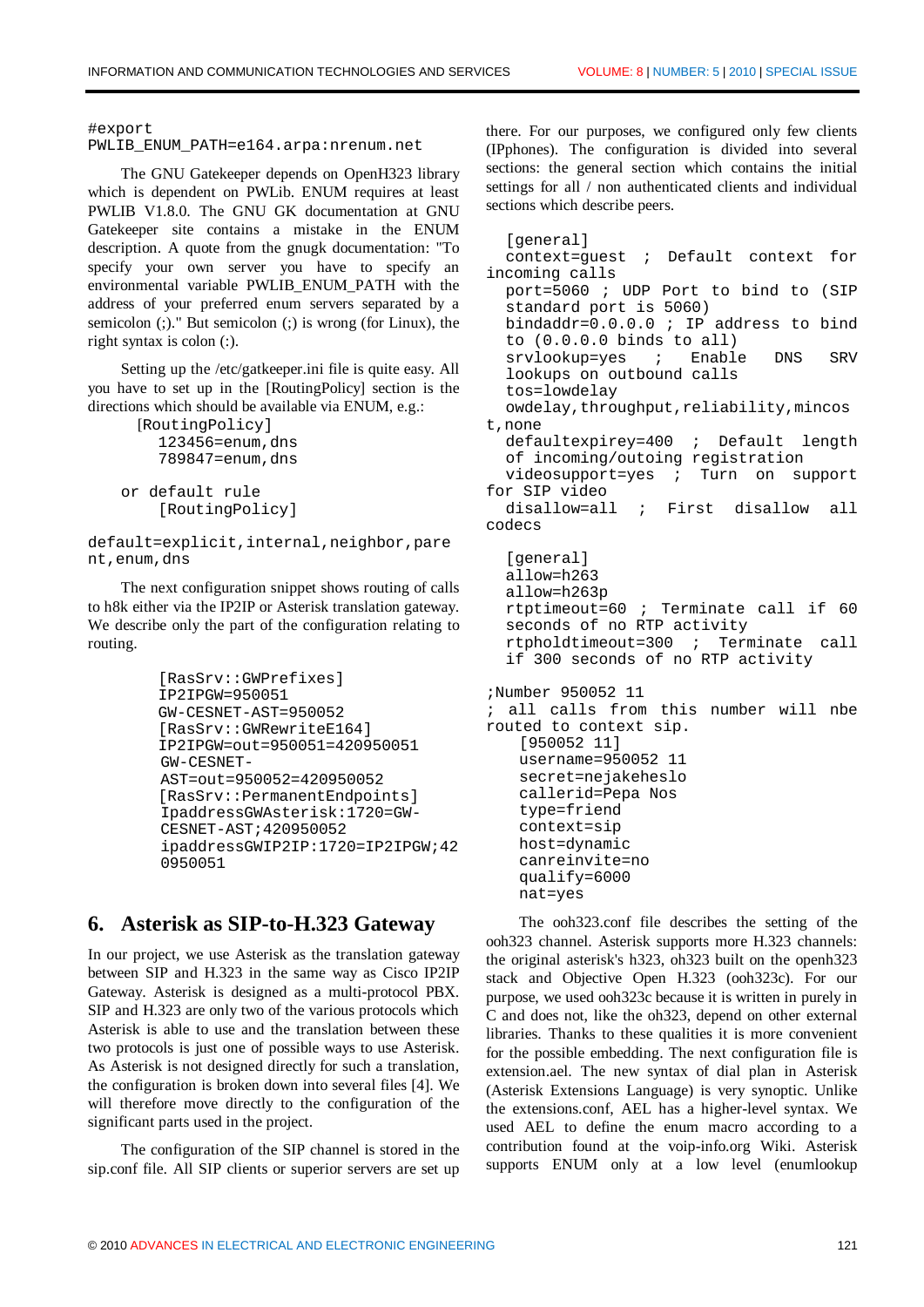function). Anything more complicated depends on user functions, but it gives the ENUM lookup a substantial variety. The initial configuration of ENUM in enum.conf is not used in this case and zones are defined directly within the macro. It is necessary to interconnect these channels so that the call from the first protocol is routed to the second as well as in the opposite direction which is done in extensions.conf. We selected ENUM because it is much easier, more legible and clearer than Asterisk itself.

Now we need to interconnect everything, the authenticated clients from SIP will call via context sip and non -authenticated via guest (see sip.conf). The process for H.323 is rather more complicated because we only support anonymous users that can be routed based on their IP address only. We did not use this option and we route everything from H.323 to the h323 context. We should stress that one should not rely on the order of lines in individual contexts. The sole truly reliable element is the order of include directives. Further we note that the lines written directly in the contexts are assessed first and then the includes.

## **7. IP2IP Gateway**

We have used Cisco 2651XM as the translation gateway with the c2600-adventerprisek9 ivs-mz.124-3b image. The configuration was done according to the documentation. The following syntax in configuration allows the translation:

```
 voice service voip
 allow-connections h323 to h323
 allow-connections h323 to sip
 allow-connections sip to h323
 allow-connections sip to sip
```
In the SIP direction, the SIP server is set as the session-target. The SIP server is set up in sip-ua section and resolved via DNS:

> dial-peer voice 211 voip destination-pattern 950051... session target sip-server

In the H.323 direction, RAS is set as the sessiontarget. The setting for ras can be found at the Fast Ethernet interface in which we configured the registration of gateway at gk1ext.cesnet.cz.

> dial-peer voice 1 voip destination-pattern 420......... session target ras

At IP2IP GW we also use translation of numbers and codec preferences which is set up in the Voice class codec section and Translation rules.

## **8. ENUM**

ENUM plays an important role in the interconnection of VoIP islands. Its base function could be described as the mapping of the space of E.164 telephone numbers into the space of URIs (uniform resource identifications). The most often IP telephony URIs used begin with sip:, h323: or eventually tel:. The core ENUM functionality has been described quite frequently and therefore we will not deal with it further. Let us only remind that the DNS system is used to distribute information (translation rules), in particular NAPTR of records.

An example NAPTR of the record for 9.8.2.5.5.3.4.2.2.0.2.4.e164.arpa:.

| $"!^{\star}$ (.*)\$!sip: \1@cesnet.cz!". |  | IN NAPTR 100 50 u "E2U+sip"                    |
|------------------------------------------|--|------------------------------------------------|
|                                          |  | IN NAPTR 200 50 u "E2U+h323"                   |
|                                          |  | $"\cdot\$ {+(.*)}\:h323:\1@gklext.cesnet.cz!". |

|               | These rules transform E.164 number |      |
|---------------|------------------------------------|------|
| +420224355289 | into                               | URIs |
|               | sip:420224355289@cesnet.cz         | and  |
|               | sip:420224355289@gklext.cesnet.cz  |      |

The DNS system is quite suitable for this purpose thanks to its stability and the distributed approach. In addition, the mechanisms resolving the address for the target element also use DNS. Besides the common translation of names to IP addresses the SRV records can also be used. SRV records publish the places of the operator of individual services. The following SRV records show service points for the SIP protocol using transport protocols TCP and UDP for the cesnet.cz domain:

 \_sip.\_udp.cesnet.cz SRV 100 10 5060 cyrus.cesnet.cz.

 \_sip.\_tcp.cesnet.cz SRV 100 10 5060 cyrus.cesnet.cz.

The disadvantage of using DNS is a rather low security level because DNSSEC is not that widely used and the transmitted information cannot be protected against forgery. The system is designed so that anyone can ask for information. The way in which various answers are created based on the address of the participant who poses the question is rather complicated, in particular where recursive queries are used.

The benefit of the system is that the owner of the telephone number controls information that is made public about his number. The most frequent has so far been the exchange of routing information (prefixes and addresses of border elements) while interconnecting various islands. When the information has changed, it had to be distributed to all participants and their systems adjusted accordingly.